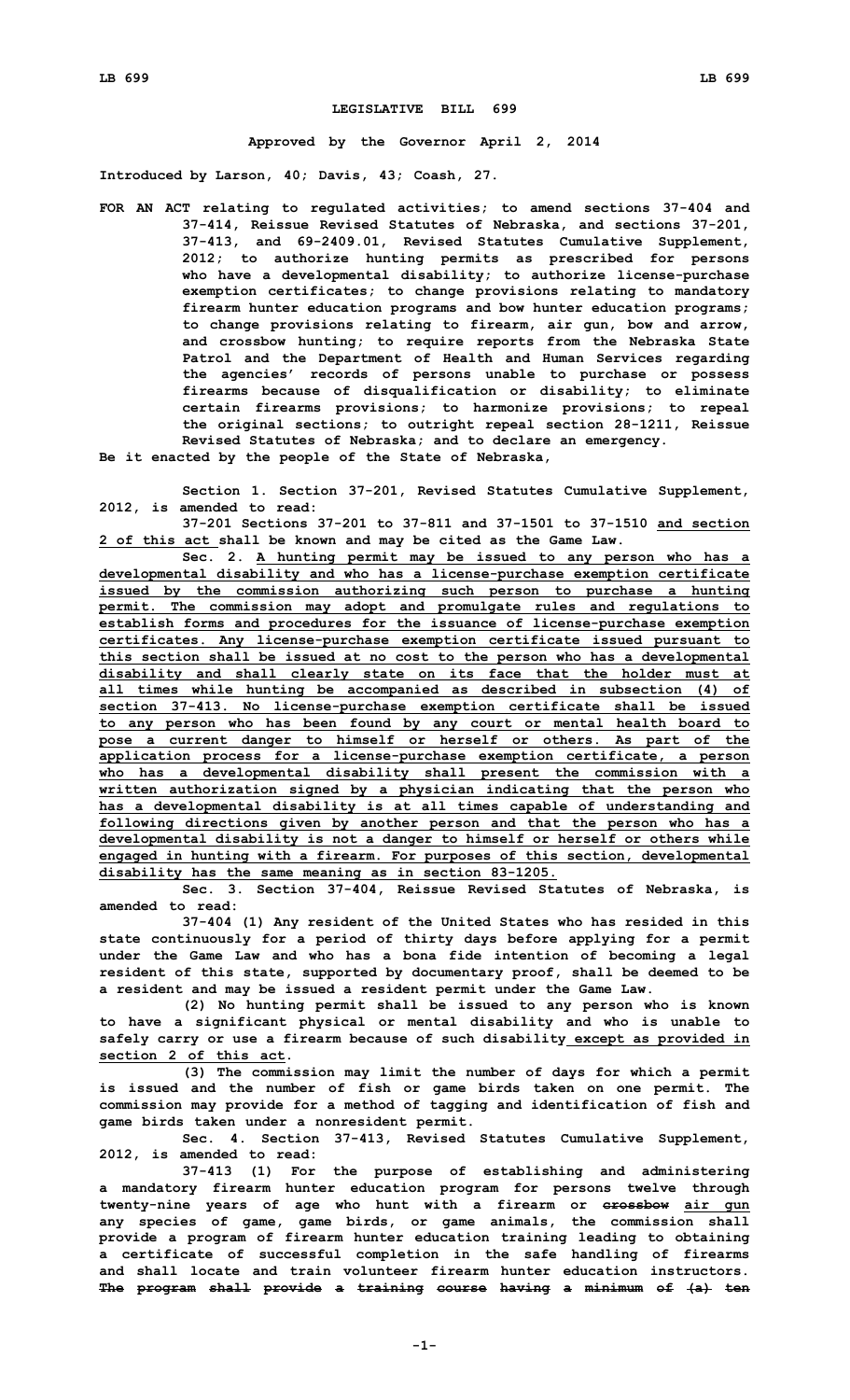**hours of classroom instruction or (b) independent study on the part of the student sufficient to pass an examination given by the commission followed by such student's participation in <sup>a</sup> minimum of four hours of practical instruction. The program shall provide instruction in the areas of safe firearms use, shooting and sighting techniques, hunter ethics, game identification, and conservation management. The commission shall issue <sup>a</sup> firearm hunter education certificate of successful completion to persons having satisfactorily completed <sup>a</sup> firearm hunter education course accredited by the commission and shall print, purchase, or otherwise acquire materials as necessary for effective program operation. The commission shall adopt and promulgate rules and regulations for carrying out and administering such programs.**

**(2) It shall be unlawful for any person twenty-nine years of age or younger to hunt with <sup>a</sup> firearm or crossbow air gun any species of game, game birds, or game animals except:**

**(a) <sup>A</sup> person under the age of twelve years who is accompanied by <sup>a</sup> person nineteen years of age or older having <sup>a</sup> valid hunting permit; as described in subsection (4) of this section;**

**(b) <sup>A</sup> person twelve through twenty-nine years of age who has on his or her person proof of successful completion of <sup>a</sup> hunter education course as described in subsection (1) of this section or <sup>a</sup> firearm hunter education course issued by the person's state or province of residence or by an accredited program recognized by the commission; or**

**(c) <sup>A</sup> person twelve through twenty-nine years of age who has on his or her person the appropriate hunting permit and an apprentice hunter education exemption certificate issued by the commission pursuant to subsection (3) of this section and who is accompanied as described in subsection (4) of this section; or.**

**(d) <sup>A</sup> person who has <sup>a</sup> developmental disability, who holds the appropriate hunting permit and <sup>a</sup> license-purchase exemption certificate issued pursuant to section 2 of this act, and who is accompanied as described in subsection (4) of this section.**

**(3) An apprentice hunter education exemption certificate may be issued to <sup>a</sup> person twelve through twenty-nine years of age, once during such person's lifetime with one renewal, upon payment of <sup>a</sup> fee of five dollars and shall expire at midnight on December 31 of the year for which the apprentice hunter education exemption certificate is issued. The commission may adopt and promulgate rules and regulations allowing for the issuance of apprentice hunter education exemption certificates. All fees collected under this subsection shall be remitted to the State Treasurer for credit to the State Game Fund.**

**(4) For purposes of this section, accompanied means under the direct supervision of <sup>a</sup> person who is: (a) Nineteen years of age or older having <sup>a</sup> valid hunting permit. If such person is nineteen years of age or older but not older than twenty-nine years of age, he or she shall have also completed the required course of instruction to receive <sup>a</sup> certificate of completion for firearm hunter education; if hunting with <sup>a</sup> firearm or crossbow as described in subdivision (2)(b) of this section or for bow hunter education if hunting with <sup>a</sup> bow and arrow as described in section 37-414; and (b) at all times in unaided visual and verbal communication of persons who have <sup>a</sup> developmental disability and who are authorized under section 2 of this act or no more than two persons having an apprentice hunter education exemption certificate. This subsection does not prohibit the use by such person nineteen years of age or older of ordinary prescription eyeglasses or contact lenses or ordinary hearing instruments.**

**Sec. 5. Section 37-414, Reissue Revised Statutes of Nebraska, is amended to read:**

**37-414 (1) The commission shall establish and administer <sup>a</sup> bow hunter education program consisting of <sup>a</sup> minimum of (a) ten hours of classroom instruction or (b) independent study on the part of the student sufficient to pass an examination given by the commission followed by such student's participation in <sup>a</sup> minimum of four hours of practical instruction. The program shall provide providing instruction in the safe use of bow hunting equipment, the fundamentals of bow hunting, shooting and hunting techniques, game identification, conservation management, and hunter ethics. When establishing such <sup>a</sup> program, the commission shall locate and train volunteers as bow hunter education instructors. The commission shall issue a certificate of successful completion to any person who satisfactorily completes <sup>a</sup> bow hunter education program established accredited by the commission and shall print, purchase, or otherwise acquire materials necessary for effective program operation. The commission shall adopt and promulgate rules and regulations for carrying out and administering such program.**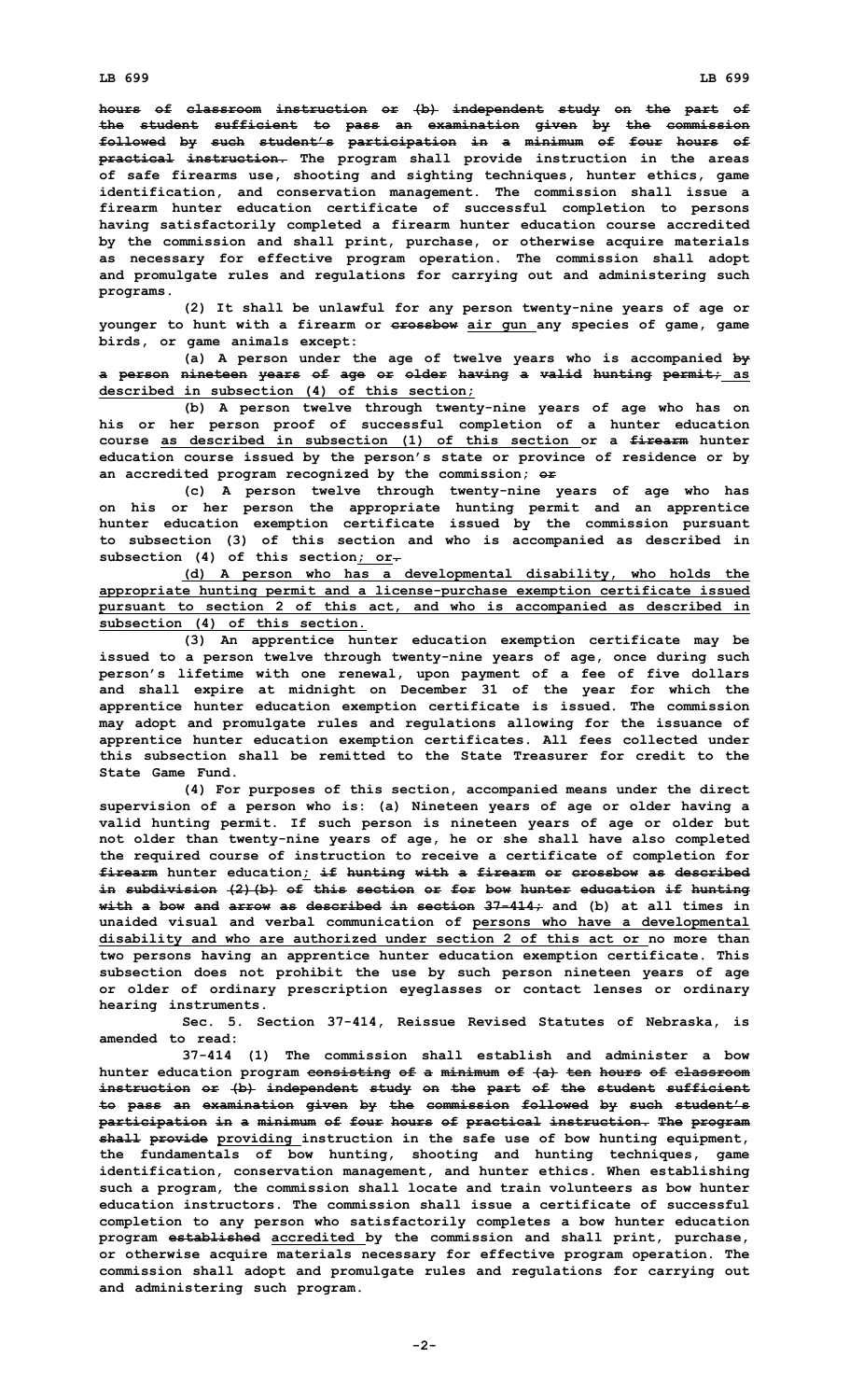**(2) <sup>A</sup> person twelve through twenty-nine years of age who is hunting antelope, deer, elk, or mountain sheep with <sup>a</sup> bow and arrow or crossbow pursuant to any provision of sections 37-447 to 37-453 shall have on his or her person (a) have on his or her person proof of successful completion of <sup>a</sup> bow hunter education course issued by his or her state or province of residence or by an accredited program recognized by the commission, or (b) have on his or her person the appropriate hunting permit and an apprentice hunter education exemption certificate issued by the commission pursuant to subsection (3) of section 37-413 and be accompanied as described in subsection (4) of section 37-413, or (c) hold the appropriate hunting permit and <sup>a</sup> license-purchase exemption certificate issued pursuant to section 2 of this act if required pursuant to such section. and an apprentice hunter education exemption certificate issued and enforced by the commission pursuant to section 37-413.**

**Sec. 6. Section 69-2409.01, Revised Statutes Cumulative Supplement, 2012, is amended to read:**

**69-2409.01 (1) For purposes of sections 69-2401 to 69-2425, the Nebraska State Patrol shall be furnished with only such information as may be necessary for the sole purpose of determining whether an individual is disqualified from purchasing or possessing <sup>a</sup> handgun pursuant to state law or is subject to the disability provisions of 18 U.S.C. 922(d)(4) and (g)(4). Such information shall be furnished by the Department of Health and Human Services. The clerks of the various courts shall furnish to the Department of Health and Human Services and Nebraska State Patrol, as soon as practicable but within thirty days after an order of commitment or discharge is issued or after removal of firearm-related disabilities pursuant to section 71-963, all information necessary to set up and maintain the data base required by this section. This information shall include (a) information regarding those persons who are currently receiving mental health treatment pursuant to <sup>a</sup> commitment order of <sup>a</sup> mental health board or who have been discharged, (b) information regarding those persons who have been committed to treatment pursuant to section 29-3702, and (c) information regarding those persons who have had firearm-related disabilities removed pursuant to section 71-963. The mental health board shall notify the Department of Health and Human Services and the Nebraska State Patrol when such disabilities have been removed. The Department of Health and Human Services shall also maintain in the data base <sup>a</sup> listing of persons committed to treatment pursuant to section 29-3702. To ensure the accuracy of the data base, any information maintained or disclosed under this subsection shall be updated, corrected, modified, or removed, as appropriate, and as soon as practicable, from any data base that the state or federal government maintains and makes available to the National Instant Criminal Background Check System. The procedures for furnishing the information shall guarantee that no information is released beyond what is necessary for purposes of this section.**

**(2) In order to comply with sections 69-2401 and 69-2403 to 69-2408 and this section, the Nebraska State Patrol shall provide to the chief of police or sheriff of an applicant's place of residence or <sup>a</sup> licensee in the process of <sup>a</sup> criminal history record check pursuant to section 69-2411 only the information regarding whether or not the applicant is disqualified from purchasing or possessing <sup>a</sup> handgun.**

**(3) Any person, agency, or mental health board participating in good faith in the reporting or disclosure of records and communications under this section is immune from any liability, civil, criminal, or otherwise, that might result by reason of the action.**

**(4) Any person who intentionally causes the Nebraska State Patrol to request information pursuant to this section without reasonable belief that the named individual has submitted <sup>a</sup> written application under section 69-2404 or has completed <sup>a</sup> consent form under section 69-2410 shall be guilty of <sup>a</sup> Class II misdemeanor in addition to other civil or criminal liability under state or federal law.**

**(5) The Nebraska State Patrol and the Department of Health and Human Services shall report electronically to the Clerk of the Legislature on <sup>a</sup> biannual basis the following information about the data base: (a) The number of total records of persons unable to purchase or possess firearms because of disqualification or disability shared with the National Instant Criminal Background Check System; (b) the number of shared records by category of such persons; (c) the change in number of total shared records and change in number of records by category from the previous six months; (d) the number of records existing but not able to be shared with the National Instant Criminal Background Check System because the record was incomplete and unable to be accepted by the National Instant Criminal Background Check System; and (e) the number of hours or days, if any, during which the data base was unable**